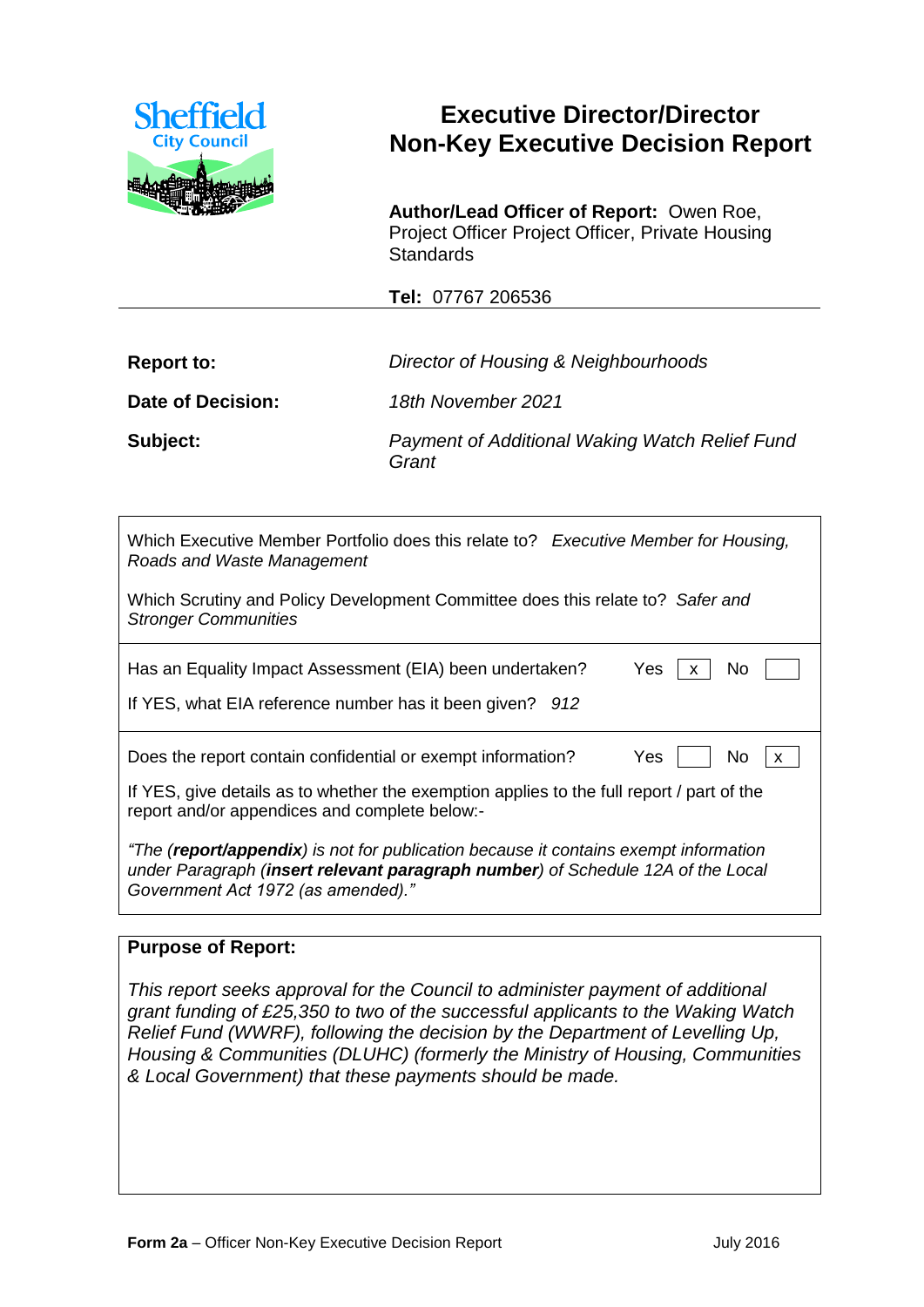#### **Recommendations:**

It is recommended that the Director of Housing and Neighbourhood Services:

 Exercises the delegated authority provided to them under the Individual Member report from March 2021 *'..to approve applications to this fund, enter into grant agreements and make grant payments to successful third party applicants up to the Council's allocation of up to £1m'* and approves the issuing of and entering into variations to existing grant funding agreements relating to Royal Plaza (£9,922) and Mandale House (£15,428) to allow for the payment of additional WWRF grant as outlined in this report.

### **Background Papers:**

*Administration of the Waking [Watch Relief Fund](https://democracy.sheffield.gov.uk/documents/s43833/Form%202%20-%20Executive%20Report%20WWRF.pdf) - Executive Report, 21st March 2021*

*Exercise of Delegated Authority to Enter into Grant Funding Agreements with Successful Applicants to the Waking Watch Relief Fund – Executive Report, 20th April 2021*

| Lead Officer to complete:- |                                                                                                                                                                                                                                                                |                                             |  |
|----------------------------|----------------------------------------------------------------------------------------------------------------------------------------------------------------------------------------------------------------------------------------------------------------|---------------------------------------------|--|
|                            | I have consulted the relevant departments<br>in respect of any relevant implications<br>indicated on the Statutory and Council<br>Policy Checklist, and comments have<br>been incorporated / additional forms<br>completed / EIA completed, where<br>required. | Finance: M.Wassell                          |  |
|                            |                                                                                                                                                                                                                                                                | Legal: Gemma Day                            |  |
|                            |                                                                                                                                                                                                                                                                | Equalities: Louise Nunn                     |  |
|                            | Legal, financial/commercial and equalities implications must be included within the report and<br>the name of the officer consulted must be included above.                                                                                                    |                                             |  |
| 2                          | <b>Lead Officer Name:</b><br>Owen Roe                                                                                                                                                                                                                          | <b>Job Title:</b><br><b>Project Officer</b> |  |
|                            | Date: 17/11/2021                                                                                                                                                                                                                                               |                                             |  |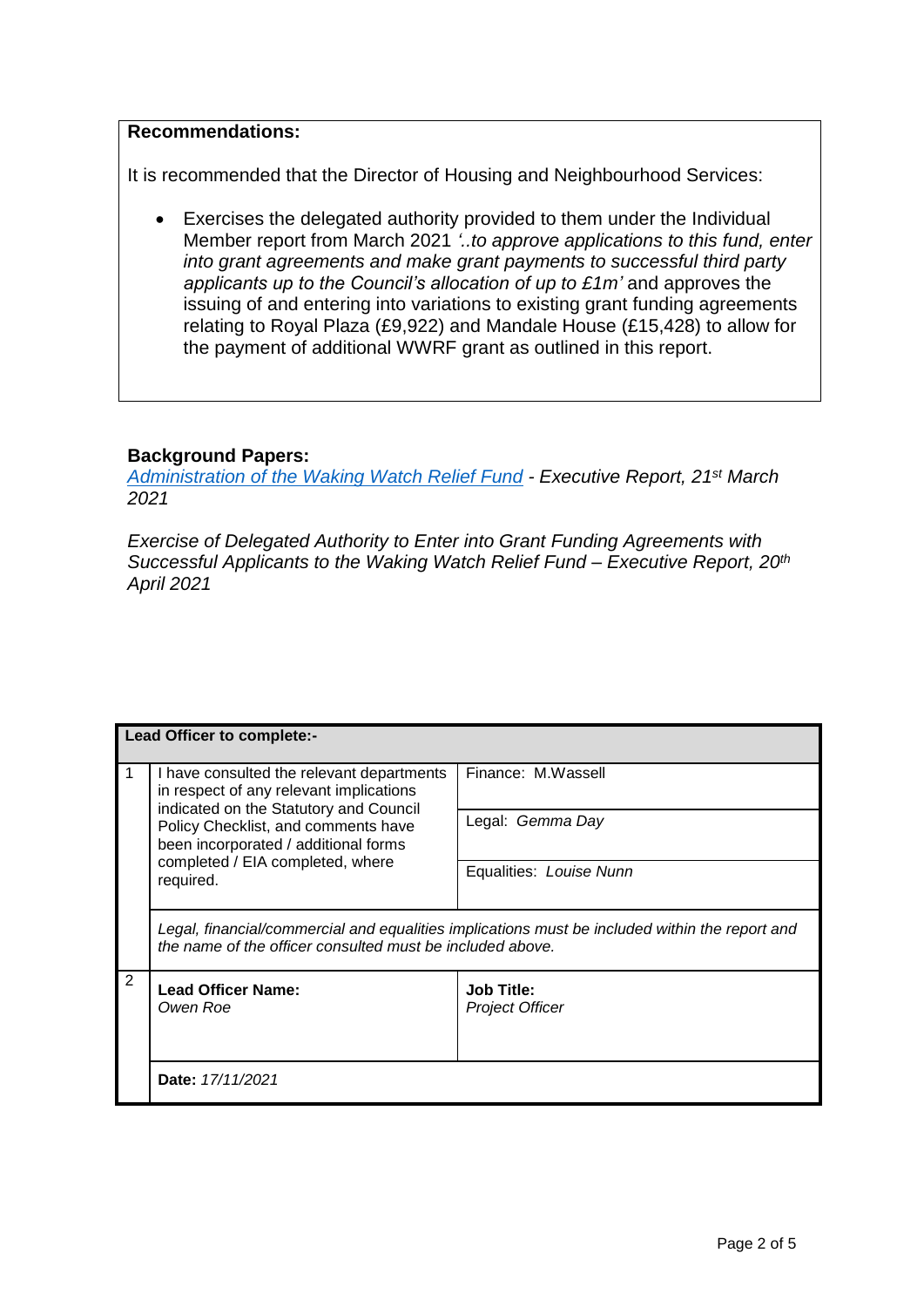## **1. PROPOSAL**

- 1.1 In December 2020 the government announced a £30 million fund to help end the scandal of excessive Waking Watch costs passed on to leaseholders, as part of a move to support thousands of residents in high-rise buildings. The then MHCLG (now DLUHC) made an initial WWRF grant allocation of £0.5m with the message that further funding (to be determined) would be provided on a case by case basis. In response to this DLUHC position and to manage future funding allocations, the Council agreed to approve the acceptance of up to £1m of grant (including the £0.5m already paid). In addition, a separate New Burdens Administration Grant of £31k was also issued so that the Council can administer the funding directly to those blocks that meet the criteria as set out by the previous Ministry of Housing and Local Government. The WWRF was intended to pay for the installation of fire alarm systems in high-rise buildings with cladding issues, removing, or reducing the need for costly interim safety measures such as Waking **Watch**
- 1.2 Work has now taken place to install the fire alarm systems in the highrise blocks in question, as set out in the funding agreements already issued. In two of the blocks, the installation contractors have reported that additional works, not included in the original quotes, are necessary to complete the full installation to the required standard.
- 1.3 These additional works bring additional costs, and the two applicants made requests to the DLUHC for additional WWRF grant to cover these new costs. DLUHC have agreed to these requests, meaning the Council is now able to issue variations to the original grant funding agreements to allow payment of the additional grant.
- 1.4 The Executive Report to approve issuing of the original funding agreements (see background papers) stated: "There is the potential that unforeseen costs could be incurred by applicants following the issuing of GFAs, such as complications arising in the alarm installation process. If these extra costs are eligible for WWRF funding, additional grant may be paid out as part of the Council implementing the WWRF".
- 1.5 The additional grant it is proposed should be paid is as follows:
	- Mandale House £15,428 (*in addition to the original/previous grant payment of £79,895*)
	- Royal Plaza £9,922 (*in addition to the original/previous grant payment of £160,645*).
- 1.6 The total WWRF grant to be paid to all applicants, including the proposed additional funding outlined above does not, to date, exceed the £1m approval made by the Council. The total proposed WWRF grant to be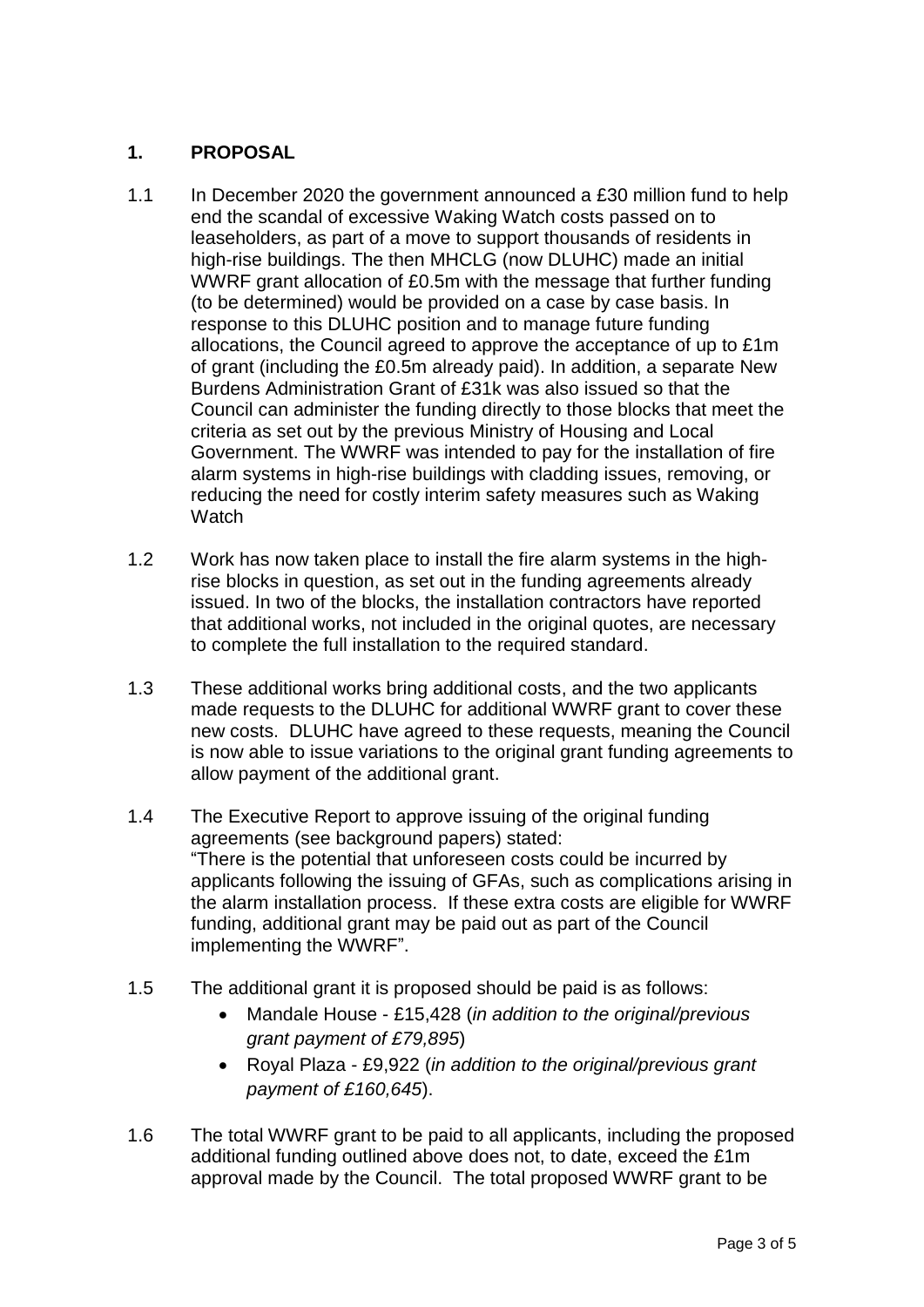paid out is £532,539, with £467,222.00 of this sum paid out to date.

### **2. HOW DOES THIS DECISION CONTRIBUTE ?**

2.1 As stated in the background papers, Sheffield is clear that it wants to support leaseholders, and to work with building managers and agents to improve fire safety in high risk, high rise blocks across the city, and the additional WWRF grant will remove the financial burden of these fire safety measures from leaseholders, and deliver better long term safety systems in these buildings.

## **3. HAS THERE BEEN ANY CONSULTATION?**

- 3.1 This is a Central Government funding stream which the Council are being tasked to deliver in Sheffield.
- 3.2 Extensive consultation has been undertaken by Central Government and this is the 3<sup>rd</sup> funding scheme announced to help address the issues in the private sector relating to unsafe cladding on high risk, high rise blocks.
- 3.3 As a Local Authority we created a web page for applicants which provided details of the scheme and set out the eligibility criteria, who could apply and how.

### **4. RISK ANALYSIS AND IMPLICATIONS OF THE DECISION**

- 4.1 Equality of Opportunity Implications
- 4.1.1 An EIA has been produced and approved for the Council's role in administering the WWRF, reference 912
- 4.2 Financial and Commercial Implications
- 4.2.1 The new grant payments: Mandale House (£15,428) and Royal Plaza (£9,922) will be paid in accordance with the terms and conditions of the former MHCLG's (now DLUHC) Memorandum of Understanding and also the financial implications outlined in previous SCC Waking Watch Fund reports. These new grant payments will be evidenced to /claimed from the funder in line with previous payment processes.
- 4.2.2 The Grant Manager will need to read, understand, and comply with all of the MOU / grant terms and conditions as detailed previously.
- 4.3 Legal Implications
- 4.3.1 The Council has a general power under Section 1 of the Localism Act 2011 to do anything that an individual may generally do provided it is not prohibited by other legislation and the power is exercised in accordance with the limitations specified in the Act which enables the Council to